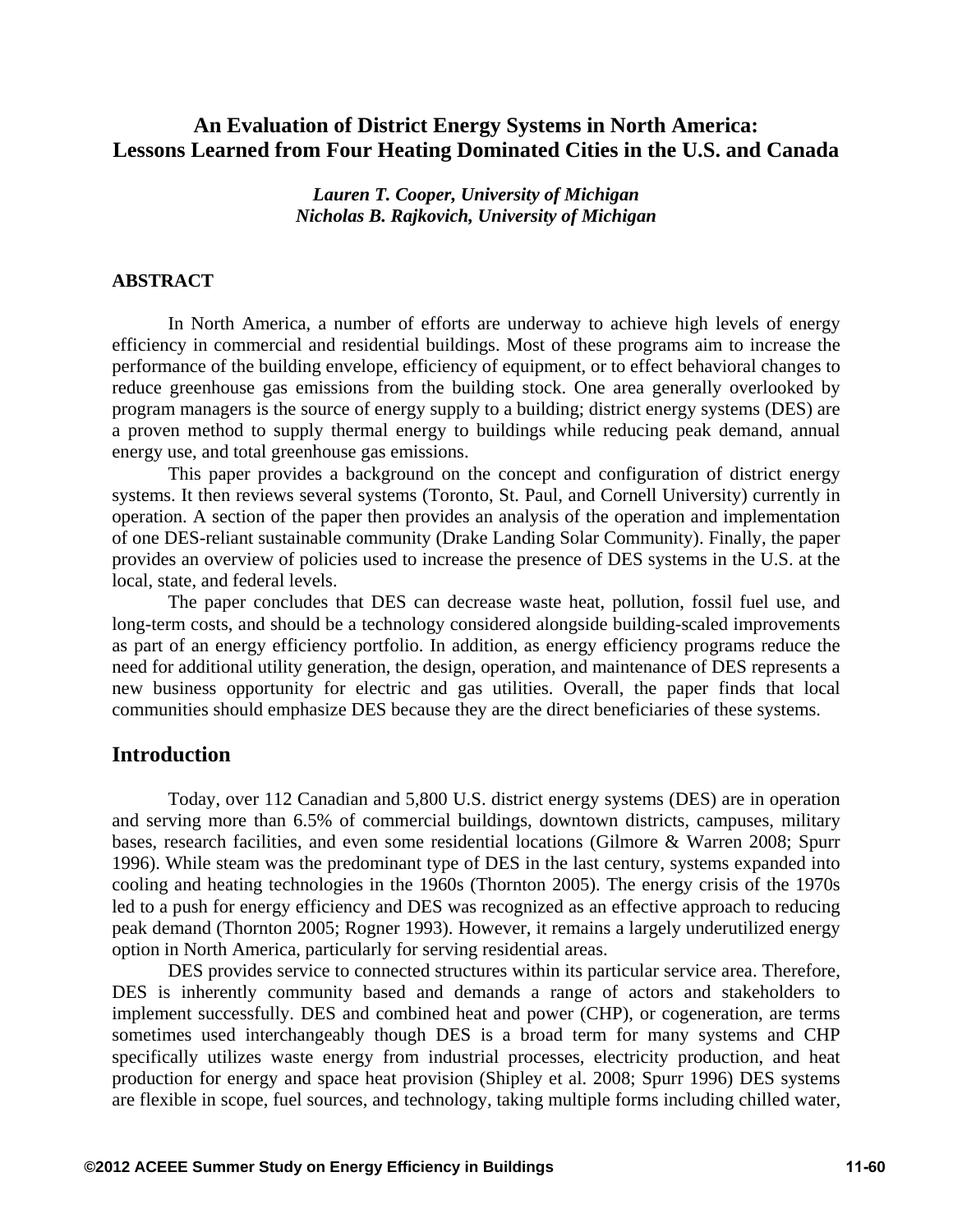heated water, electricity and steam, and in energy storage systems, an example used later in this paper (Gilmore & Warren 2008). Differences in city size and climate encourage a wide range of successful DES variations.

District energy systems (DES) have been in use for over a century and are an important energy source throughout Europe because of greater urban density, government investment, and, arguably, better long-term planning and communication between the public and private sectors (Rogner 1993; Thornton 2005). North American cities have shown growing DES interest in the last three decades due to increasing energy costs, national security issues associated with foreign fuels, increasing fuel prices, new technology, local economic issues, increasing energy demand, and environmental considerations (Martinot, Wiser & Hamrin 2009). DES has wide ranging benefits that address some, if not all, of these concerns. Primarily, it allows for economy of scale in energy provision and "presents a rare opportunity to reduce costs without any adverse effects on the quantities and qualities of the energy services provided" (Rogner 1993: 120).

Buildings in DES are connected through piping and do not need to house boilers, cooling towers, or chillers. Connected buildings use energy from the piped steam or water for space heating, space cooling, or water heating. Systems are typically closed loop, meaning that heated or cooled water is returned to the central plant and again circulated after being cooled or heated by an energy source. These are highly efficient systems, eliminating waste energy that is associated with typical energy transfers (Spurr 1996).

Finally, there are significant local and global environmental benefits to increasing the use of DES. Importantly, in 2008, electrical energy production was responsible for the release of 2,359.1 million metric tons of carbon dioxide in the United Sates alone (USEIA 2009). Centralized DES plants increase efficiency, reduce overall energy consumption, allow for stricter controls, and have fewer sources of leaks and pollution (Spurr 1996). Further, it can reduce strain on the entire system during peak demand which allows the energy provider to reduce peak energy supply, further reducing emissions (Spurr 1996). DES systems may even have the option to operate entirely independently, though states must maintain regulatory policies to ensure DES reduces overall emissions (Thornton 2005).

DES is also an important energy option on a global scale because of significant decreases in greenhouse gas (GHG) production (Spurr 1996). District energy options that increase efficiency of, or eliminate, fossil fuel combustion produces emissions savings of  $SO_2$ ,  $NO<sub>X</sub>$ , and  $CO<sub>2</sub>$  (Gilmore & Warren 2008). Fuel transportation emissions are reduced because DES is more adaptable to utilizing local fuel sources (Thornton 2005). CHP systems provide additional benefits by operating at up to 80% efficiency, while traditional energy and heat production average approximately 45% efficiency (Shipley et al. 2008). More than two-thirds of fuel energy used to produce power in traditional production is lost as heat energy, which a DES could utilize to provide energy (Shipley et al. 2008).

## **Economic and Consumer Considerations**

While there are significant and long-term economic benefits to implementing district energy, the upfront capital costs can be substantial. DES can save money for building owners, developers, and residential consumers because the bulk of equipment is isolated in the DES network, eliminating the need for stand-alone systems (boilers, chillers, water heaters) in individual buildings, reducing maintenance and operating costs (Gilmore & Warren 2008). DES saves space in buildings that would otherwise store combustion or cooling equipment and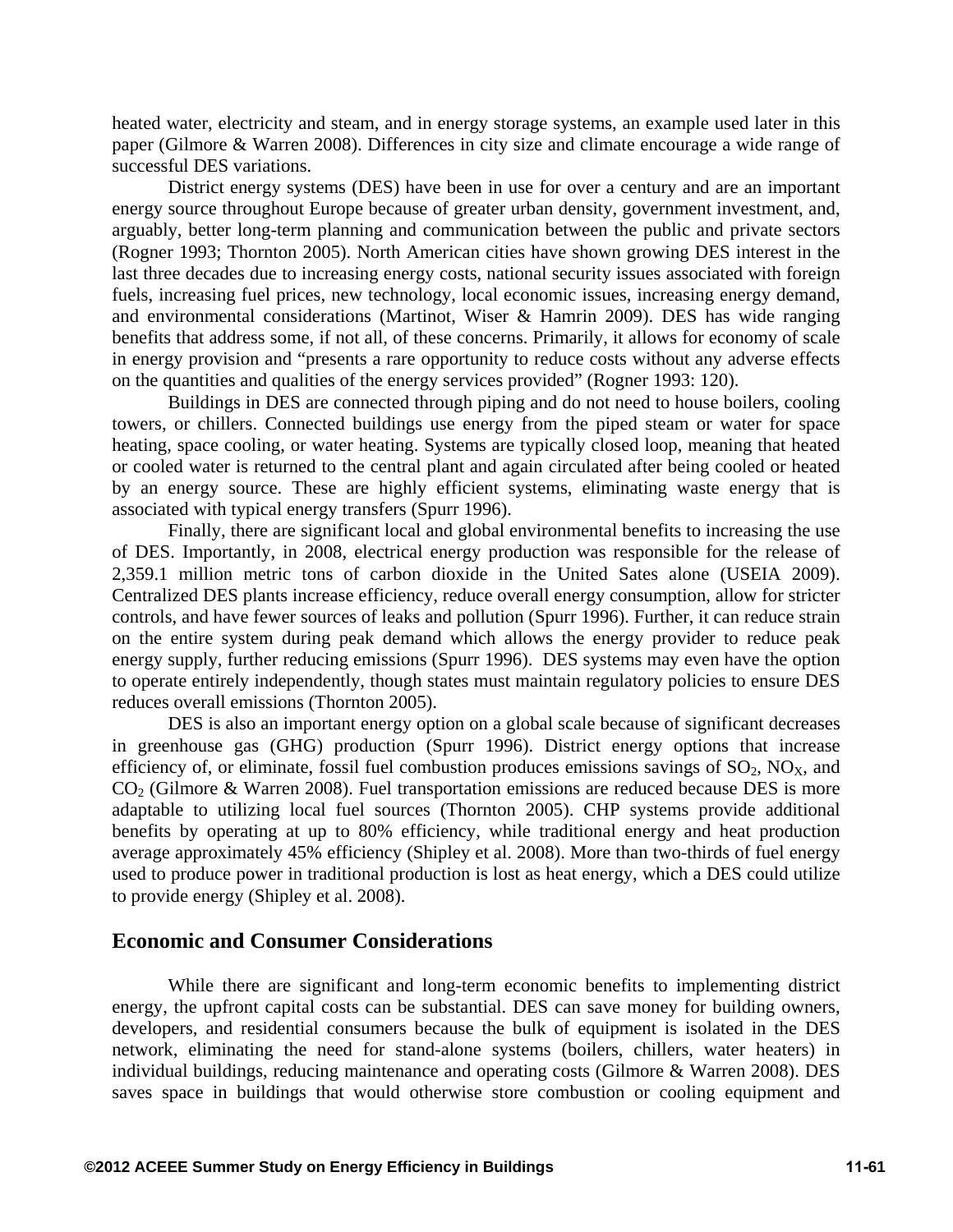reduces the interruption and expense of siting, permitting, and monitoring of equipment. Changing equipment at one central location is simpler and less costly than updating individual buildings, making it easier to adapt to improved technology (Osboda et al. 2008). Centralized professional staff provides reliable energy service when compared to non-DES buildings with isolated boilers, coolers, and furnaces without onsite support (Spurr 1996).

DES also provides protection for building occupants from fuel price volatility because of fuel flexibility and the ability to use local and domestic sources (Gilmore & Warren 2008). DES can save from \$800,000 to \$2.4  $M<sup>1</sup>$  in energy costs for a 45,000 sq. meter (500,000 sq. ft.) commercial building (Thornton 2005). Energy provision can take the form of long-term contracts, reducing uncertainty of energy costs over time. Investors in DES can view the systems as a "competitive investment opportunity" with a high return on investment (Gilmore & Warren 2008: 23). As an incentive for development, the presence of a DES can mean long-term reduced costs for developers, tenants, and investors because of both reduced capital investment and long term energy costs (Gilmore & Warren 2008).

Cities benefit from implementation because DES promotes density and mixed-use development, reducing waste and infrastructure costs and may even reduce sprawl to fringe urban areas (Gilmore & Warren 2008). However, DES relies on density in order to be effective and so both relies on and supports density. Like other large-scale infrastructure projects DES has an important role in regional economics, having been found to secure investment and even revitalize urban cores for large city-regions (Gilmore & Warren 2008). Further, funding and building DES can be a source of both short-term and long-term job creation (Gilmore & Warren 2008). DES also uses less land than traditional energy sources, further reducing sprawl, and may even use urban brownfields as prime locations for DES redevelopment (Gilmore & Warren 2008).

## **North American City Case Studies**

Because of the factors described earlier, including high fuel costs and global climate change concerns, there has been an increase in DES exploration, implementation, and investment in both the US and Canada including launching thirty-four new downtown district cooling businesses in North America since 1990 (Thornton 2005). Four examples of DES will be discussed here followed by a discussion of barriers to implementation.

 1 All monetary values are in United States currency.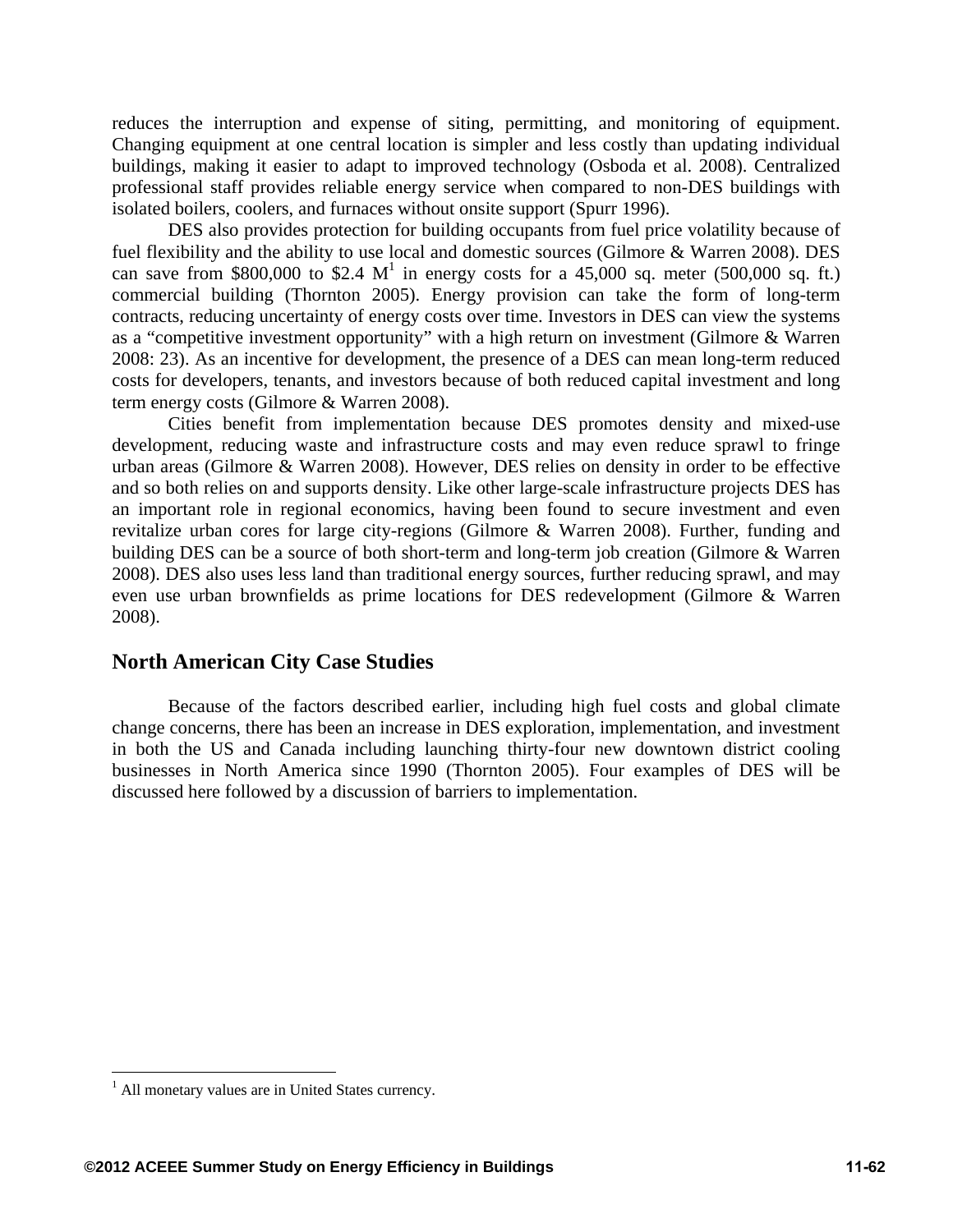| <b>System</b>     | <b>Cornell</b>        | <b>Toronto</b>       | <b>Drake Landing</b>    | <b>St. Paul</b>   |
|-------------------|-----------------------|----------------------|-------------------------|-------------------|
|                   | <b>CHP</b> ; Lake     | Deep Lake            | <b>Solar community</b>  | <b>District</b>   |
|                   | <b>Source Cooling</b> | <b>Water Cooling</b> |                         | heating; district |
|                   |                       |                      |                         | cooling           |
| <b>Costs</b>      | CHP - \$82 M          | ~5190 M              | Over \$7M from          | District heat     |
|                   |                       |                      | Gov't; private          | \$55M             |
| Age               | CHP and LSC in        | Less than 10         | 2006/                   | Started in 1983   |
|                   | last 20 yrs.          | years                | 2007                    |                   |
| <b>Financing</b>  | Institutionally       | Private, with        | Private; Gov't          | Non-profits,      |
|                   | funded                | public ownership     | support                 | Grants            |
| <b>Energy</b>     | Natural gas; cool     | Cold water           | 90% solar               | Organic           |
| <b>Source</b>     | water                 |                      |                         | material of       |
|                   |                       |                      |                         | local wood and    |
|                   |                       |                      |                         | brush; gas        |
| <b>Emissions</b>  | <b>Reduced GHG</b>    | Estimated 40,000     | Cut $CO2$ by 5          | 280,000 tons/yr.  |
| <b>Reduction</b>  | emissions 85,000      | tons $CO2$           | tons/house              | carbon dioxide    |
|                   | tons, LSC             | diverted             | $(27,000 \text{ tons})$ | emissions         |
|                   | reduced energy        | CFC emission         |                         | between           |
|                   | by 86%                | reduction            |                         | systems           |
| <b>Size/Scope</b> | Central system        | 50 buildings, and    | 52 residences           | Heating: $>187$   |
|                   | 150 buildings         | growing              |                         | buildings         |
|                   |                       |                      |                         | Cooling: 97       |
|                   |                       |                      |                         | <b>Buildings</b>  |

**Table 1. Case Study Overview** 

#### **Toronto, Ontario, Canada**

This DES system has space heating, domestic hot water, space cooling, industrial processes, and electricity capabilities (Rogner 1993). In 1994, Toronto launched the Deep Lake Water Cooling Project, one of the first commercial efforts to draw on a natural cold water reservoir (Rogner 1993). A \$190 million investment, this system is owned by Enwave District Energy Limited with tax-payer shares: 43% owned by the city of Toronto and 57 % owned by the Ontario Municipal Employees Retirement System (Wong 2004).

The system features a pipe, 5 kilometers long and 1.6 meters in diameter, 83 meters beneath the surface of Lake Erie. This pipe draws in water below the thermocline, at a constant 3.8°C. After being used for system cooling, the water then enters the city's drinking water system thus not impacting local ecology through warmed water return (Spears 2004; WTDEMP 2008). The thermal distribution consists of a system of pipes beneath public roads (WTDEMP 2008). After water is pumped, it enters an energy transfer station where metal plates transfer coolness to water running through pipes on the other side of the plate (Langin 2007).

The DLWCP has direct economic benefits for the downtown Toronto business district, building owners, and energy consumers. The system eliminates the need to replace chillers, which can cost millions of dollars, and have a life span of only about 25 years (Spurr 1996). Fewer chillers decrease the noise nuisance to building occupants and increased space for repurposing. Buildings can enter a multi-year contract to lock in low rates, which are predictable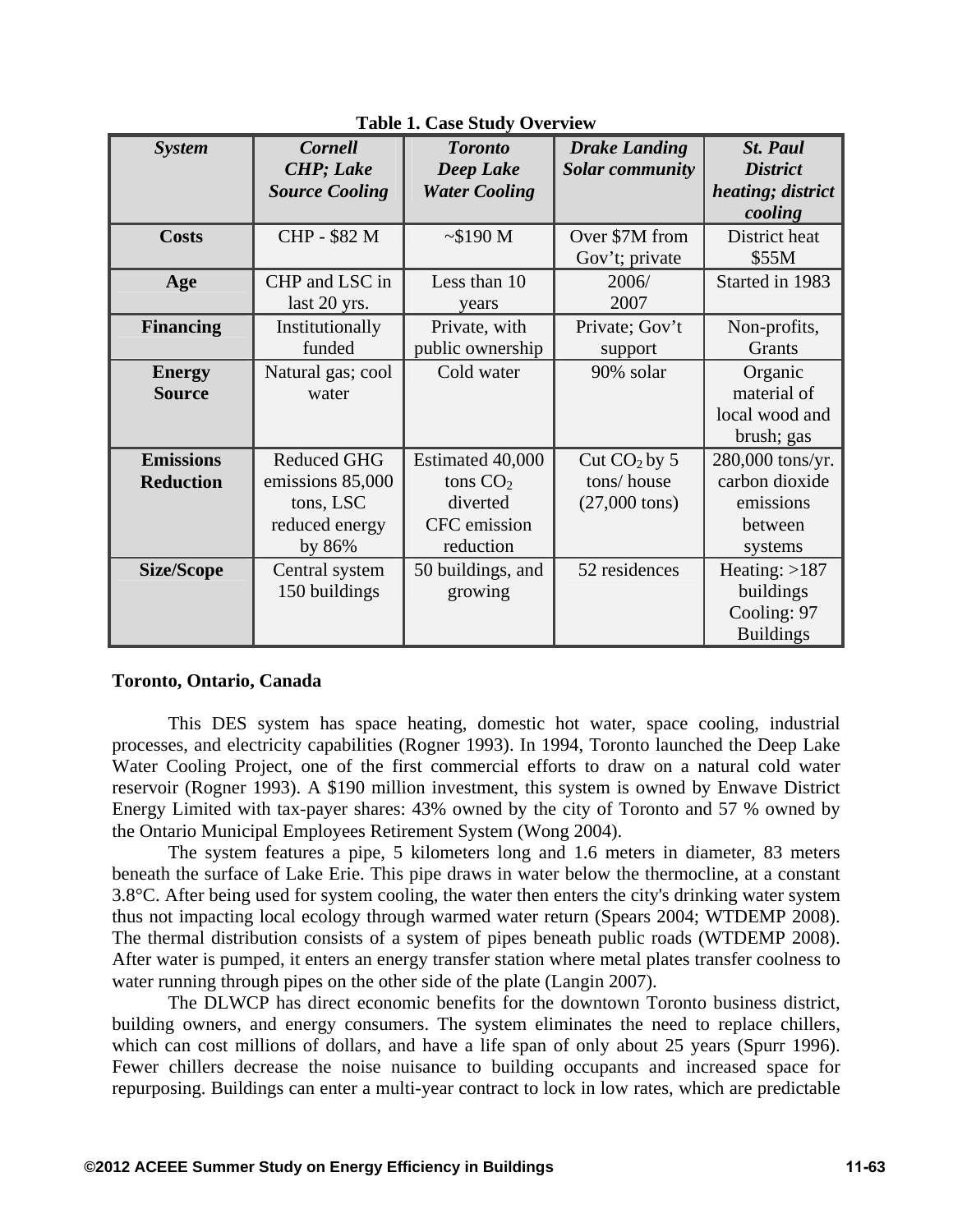due to reliance on the lake's natural cool temperature. Capital costs for individual buildings are about a third of the costs associated with their traditional heating and cooling equipment equivalent (WTDEMP 2008).

The DLWCP provides environmental benefits for Toronto by contributing to better air quality. The chillers discussed above are responsible for large amounts of pollution and are significant contributors to global climate change, particularly through CFC emissions. This system is estimated to mitigate  $40,000$  tons  $CO<sub>2</sub>$ , equivalent to 8,000 cars or of 12,000 airconditioned homes, with energy savings of up to 35 megawatts daily, or about 75% of current air conditioning demand in the buildings it serves (Spears 2004). DLWP can relieve energy use on the grid during the summer months when demand is at its highest.

At onset, the system cooled 20 buildings but grew to 50 buildings by 2007 and is estimated to be approximately 50% of design capacity (Enwave 2007). Early on, public enthusiasm was slowed because subsidized electricity prices kept consumer energy costs artificially low. Additionally, concerns over tax fund expenditures added some level of controversy to this expensive project. Today, however, the system enjoys predominantly widespread support because initial capital costs are in the past and the system has proven successful. This system requires cool water at 4 degrees Celsius or below, and a concentrated need for cooling. Therefore, other large cities located on the Great Lakes may be feasible locations for deep lake cooling.

### **St. Paul, Minnesota**

St. Paul has a district cooling system as well as a district heating system that features a CHP component. Started in 1983, today's system fuels 80% of downtown St. Paul with service reliability exceeding 99.997% (District 2010). As seen in recent expansions, this system is easily scalable because of urban density, community characteristics, new technologies, and high commitment level by stakeholders through continued investment in buildings tapped into the systems.

St. Paul's hot water district heating is owned and operated by District Energy St. Paul, a nonprofit organization started by the city. The largest hot water district heating system in North America, it produces energy for space heating, domestic hot water, and industrial use (District 2011). In the downtown area, 32,125.9 meters of dual supply and return piping service more than 187 buildings and 300 townhouses (District 2011). This system combines energy production mechanisms including natural gas and biofuel, but also through oil burning boilers, providing a total of 289 MW of thermal energy (District 2011). CHP provides an additional 25 MW of utility electricity and 65 MW of thermal energy (District 2011).

Flexible fuel sourcing is a highlight of this system, particularly the ability to procure local and domestic fuels including wood and other bio-sources, natural gas, and low-sulfur Eastern coal (District 2011). Exploration of incorporating solar panels for an emission-free energy source is currently underway (McAuliffe 2009). Directly eliminating over 150 smokestacks on buildings from individual boilers and furnaces provides significant environmental benefits (District 2011). Additionally,  $SO_2$  and particulate emissions are reduced by 75% in comparison to per unit enduse energy (District 2011).

St. Paul Energy, an affiliate of District Energy St. Paul, provides district cooling. Funded through bonds and a loan through the St. Paul Housing and Redevelopment Authority, costs totaled \$55 million (District 2011). Today serving 97 customers with over 1.97 million sq.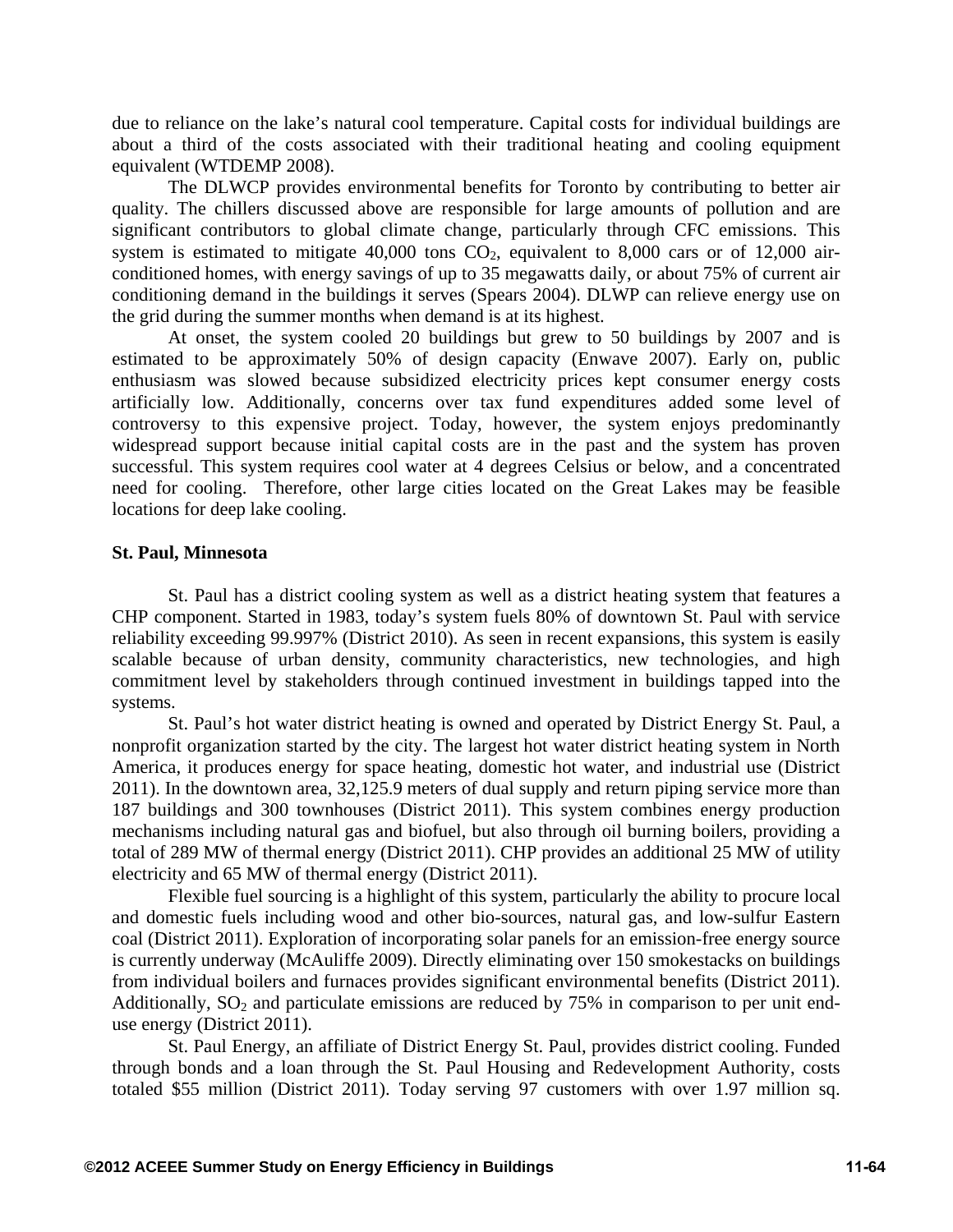meters of service area, the system was developed incrementally (Osboda et al. 2008). Dual supply and return chilled-water pipelines up to 76.2 cm in diameter move more than 35,000 tons of chilled water, with an overall storage capacity of 24.7 million liters (District 2011; Osboda et al. 2008). Because it produces chilled water at night when consumer demands for energy are lower, this system can displace daytime peak demand (District 2011).

System-wide economic benefits for the City of St. Paul include stable energy rates and 2008 operating revenues reaching \$10.3 M (Osboda et al. 2008). The St. Paul Development Authority believes that the presence of DES has encouraged stable infill and economic security for the area (District 2011). Adjusting for inflation, customers pay less for energy today than they did 27 years ago (District 2011).

### **Cornell University, Ithaca, New York**

Cornell district energy is the result of 25 years of continuous upgrades and development (CCJ 2010). While master planning for the central heating system was initially completed in 1919, the majority of the investment has been in recent decades, particularly since hydropower installation in 1981 (Peer & Curlett 2012). As the Central Energy Plant (CEP) system operator, the Cornell Utilities Department supplies energy to 150 campus buildings totaling 1.2 million sq. meters (Peer 2011).

The system has multiple components including a hydroelectric plant, cogeneration facility, thermal storage system, Lake Source Cooling (LSC) and steam heating components (Peer, Beyers & Joyce 2008). Producing 215 million kWh of electricity, 1,200,000 thousand lbs. of steam, and 45,000,000 ton-hours of chilled water annually, the International District Energy Association (IDEA) named it District Energy System of the Year in 2001 (Brand 2001; Peer 2011). Continued planning and implementation has allowed Cornell to reduce emissions to 30% below 1990 levels despite service area increasing by 15% between 1990 and 2010 (Robb 2009).

Incorporating a Lake Source Cooling (LSC) project in 2000 allowed Cornell to further increase energy efficiency. The system uses cold water from the Cayuga Lake to cool campus buildings (Peer et al 2008). LSC replaced chillers, uses 86% less electrical energy, and eliminates the release 40,000 lbs. of refrigerant-sourced chlorofluorocarbons (CFCs) (Brand 2001). The system saves approximately 25,000,000 kWh annually, with the majority of these savings in summer months, and has lowered GHG emissions by 3 tons/year of  $SO<sub>2</sub>$ , 16 tons/year of  $NO_2$ , and 11,000 tons/year of  $CO_2$  (Peer et al. 2008: 13). It is important to note that using the water in the lake has not been without controversy. Private property owners and environmentalists have taken issue with Cornell's use of Lake Cayuga's water resources, but the most recent reports have not yet found significant impacts (Cayuga 2011; Sermonis 2007).

The newest addition to the CEP is an \$82 million dollar investment called the Cornell Combined Heat & Power Project (CCHPP). The CHP utilizes excess heat from electricity production for heat recovering steam generators and provides more than 75% of campus electricity (Peer 2011; Peer & Curlett 2012). Specifically, Cornell installed two 14 MW combustion turbines fueled by a newly installed gas line, tapping the interstate gas transportation system (Robb 2009). Shifting to reliance on natural gas has allowed the system to use zero coal as of July 2011 (Peer 2011). By moving away from coal, the new system decreased CEP emissions of greenhouse gases by 34% a year (Peer 2011; Robb 2009). The EPA recognized the project for pollution and energy use reduction, awarding Cornell University a 2011 Energy Star CHP Award (Peer 2011).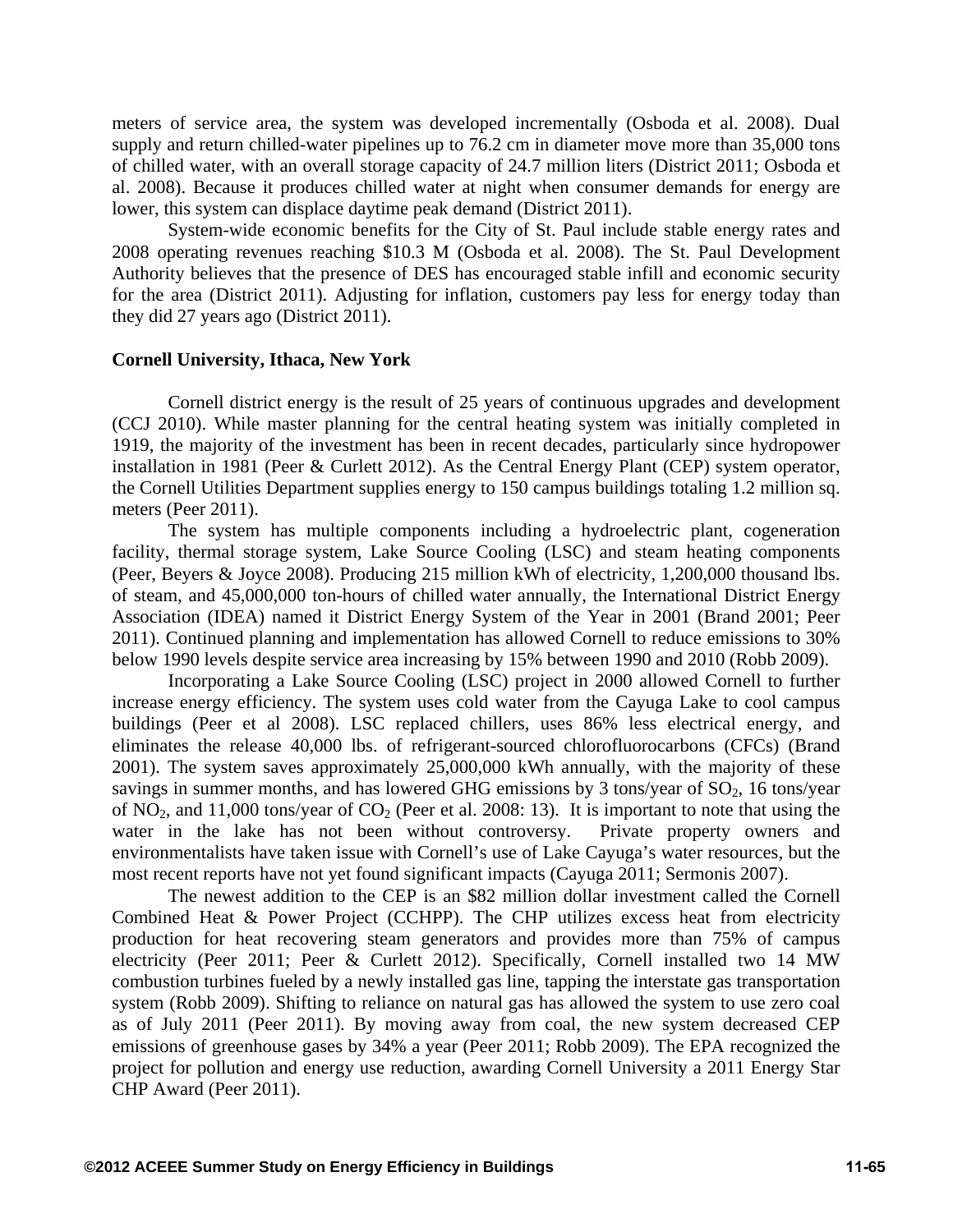#### **Drake Landing Solar Community (DLSC), Calgary, Alberta, Canada**

DLSC is a community of 52 moderately sized homes obtaining approximately 90% of energy needs from the sun (McClenahan 2010). At roughly 1500 square feet, both the lot and home size lend to a relatively compact community being approximately 2/3 that of the recent U.S. census average (U.S. Census 2010). Though similar systems exist in Europe, this is the first system to operate in such a cold climate (Sibbitt et al. 2011). This system takes time to develop peak functioning but increased energy load capabilities each of the first three years of service. Early estimates of annual solar fraction capability, defined as system-provided solar energy divided by the system energy requirements, were approximately 70% of maximum. Following upgrades in January 2010, it achieved 90% annual solar fraction capability (McClenahan 2010). The DLSC was the first solar site in the world to achieve this percentage of solar fraction (McClenahan 2010).

Eight hundred solar panels mounted on garage roofs collect solar energy for distribution through a network of insulated pipes from the residential community (DLSC 2010). To ensure year round energy, long-term underground storage retains solar energy from sunny summer months for winter heating (DLSC 2010). This long-term energy storage is an important component of the DLSC energy plan for energy extraction during surplus demand (McClenahan 2010). The system includes Borehole Thermal Energy Storage (BTES), featuring 144 boreholes, 3.8 meters by 35 meters, which hold a high solids grout consisting of 9% Blast Furnace Cement, 9% Portland cement, 32% fine silica sand, and 50% water (DLSC 2010). Connected through a series of U-pipes back to the Energy Centre, cooler water moves through the BTES to pick up heat energy that then flows through short-term energy storage tank before being distributed through DES (DLSC 2010). Additionally, a solar hot water heating system and "specialized air handler unit" replace need for a conventional furnace in each home (DLSC 2010).

Developers, individual homeowners, and provincial and national government invested in this project. The land was donated by the local municipality, the Province of Ottawa contributed more than \$2 M, and additional donors, including the Province of Alberta, provided more than \$5 M in development funding (McCormick 2009). Additional project partners include a land development company and utility company (DLSC 2010). Because of this additional investment, home purchasing costs did not include the estimated \$40,000/house for the district energy infrastructure, making home purchasing more feasible (DLSC 2010).

This specific system is only possible in a new development because the technology used to develop this site is so deeply integrated that retrofitting existing buildings would be costly, if even possible (McCormick 2009). Despite this limitation, the case highlights DES meeting residential energy needs through significant per household investment from both private and public sources. DLSC consists of only 52 homes and an expanded project would need to be at a larger scale to be cost effective. A program manager for the lead developer, the Sterling Group, estimated that an additional project would need approximately 500 or 1000 homes to move forward (McCormick 2009). Further, despite being at a high latitude, this location is well suited to solar, receiving as much energy as places like Florida, Italy, and Greece (DLSC 2010). An additional or expanded project would need to meet similar requirements and additional monitoring will be needed to determine if greater density could be achieved with this technology.

Currently, energy data during the 2008-2009 year shows an average of 84.1 GJ collected weekly, for an annual collection of 4390.9 GJ (SAIC 2010: 10). Solar energy is estimated to cut emissions for each house by five tons/year (DLSC 2010). The total measured incident solar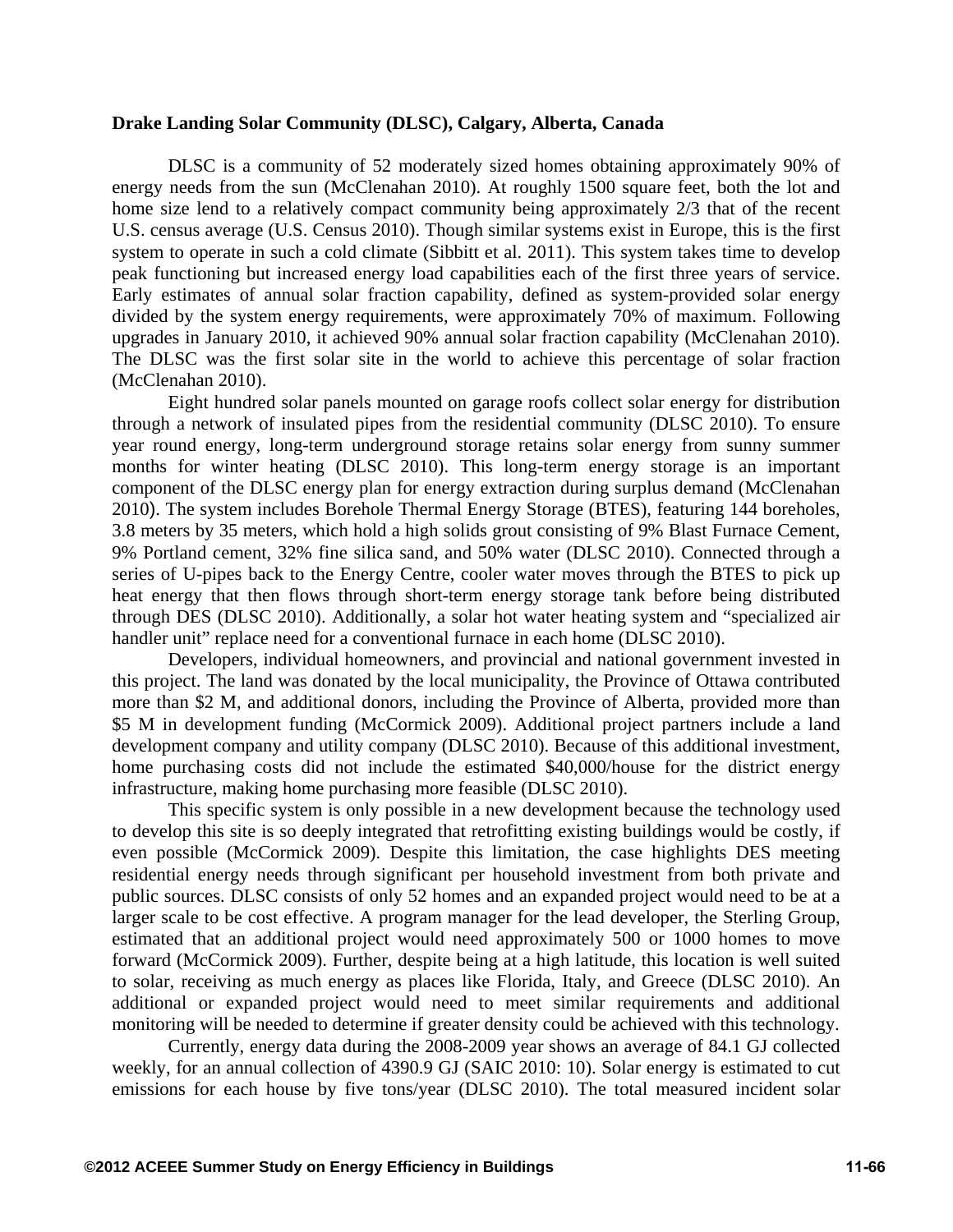energy available for this year was 13902.1, which indicates collection efficiency of 31.6% (SAIC 2010: 10). The highest value collected during a one-week period was 168.9 GJ and the lowest was 0.0 GJ (SAIC 2010: 10). There were only a few weeks in which collection was not possible, two were for maintenance and the other two were due to complete snow cover (SAIC 2010). Overall, it appears the DLSC had a successful launch and is operating at nearly ideal levels.

### **Overarching Benefits**

Benefits of DES include

- Easier incorporation of renewable energy sources in the future
- Shift demand to off-peak hours
- Reduce the need for new energy plant construction
- Reduce future costs
- Stabilizing urban areas and incentivize continued investment
- Remove energy cost uncertainty

Investing in communities to advance energy systems provides wide-ranging energy and environment benefits. It has been estimated that increasing U.S. CHP capacity to 20% of energy needs would be equal to taking 152 million vehicles off the road in  $CO<sub>2</sub>$  reductions, save 5.3 quadrillion Btu (Quads) of fuel annually, equate to 1 million new skilled jobs, reduce emissions by 800 million metric tons (MMT) each year, and create over \$200 billion in new investments (Shipley et al. 2008). This range of short term and long-term benefits makes DES an important consideration. Additionally, increasing DES can upset the power balance between utilities and consumers by providing greater flexibility and localized decision making about fuels and systems.

As the case studies show, there are a wide range of DES configurations within the cold winter areas of North America indicating even greater variation in disparate climatic zones (Rogner 1993). Highly adaptive, variations between systems include types of CHP systems, size, scope, fuel, and necessary investment (Rogner 1993). Successful implementation can also be scalable and implemented in phases, further increasing flexibility. DES provides an opportunity for strategic investment with long-term results and mixed load capabilities for reliability and price stabilization (Osboda et al. 2008). The margin of net benefit in DES will continue to expand as fuel costs increase and maximizing energy per unit of input becomes increasingly important (Osboda et al. 2008).

#### **Barriers to Implementation**

In order to achieve these benefits, North America must overcome the barriers that have slowed DES implementation including a limited knowledge base, the necessity of complex partnerships, a lack of integrated planning land use and energy, and unclear cost and benefit distribution (Gilmore & Warren 2008; Spurr 1996). Overall, DES involves higher upfront costs with diminished energy and maintenance costs over time. Due to the increased need for front-end financing, debt-service costs are approximately one-third higher in developing DES than in conventional energy production (Spurr 1994).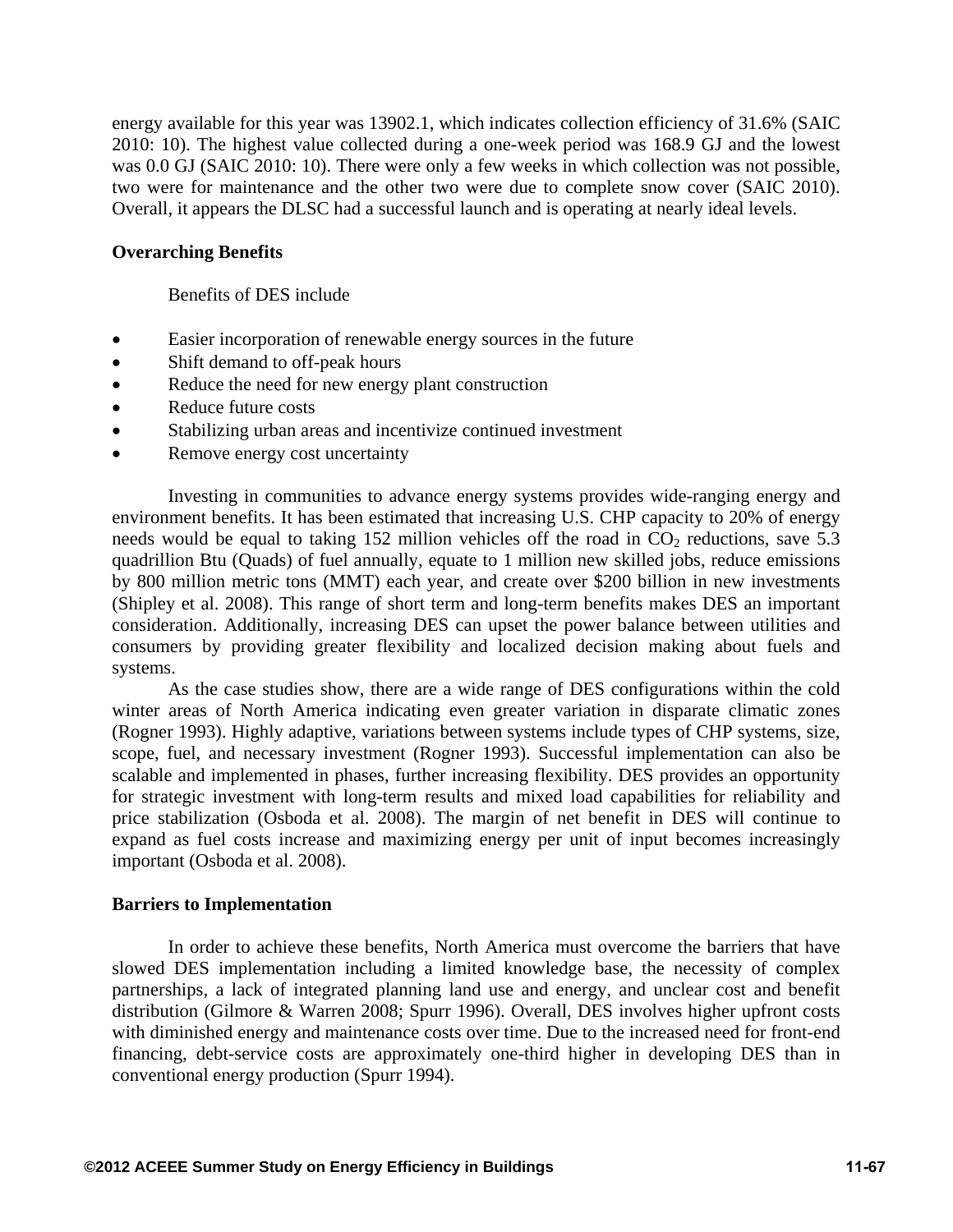Regulatory constraints can complicate the issue of cost for DES implementation. Because of the high upfront capital costs and a payback period "resembling those in the utility sector … utilities are best suited to own and operate DES. In addition, regulators are often concerned because there is no mechanism in place that would allocate costs ... in a truly equitable manner" (Rogner 1993: 16). The sheer scale of energy provision can be a daunting endeavor, but this is another reason for DES implementation because it shrinks energy provision to an achievable size. Further, high costs discourage investment so mechanisms to incentivize utilities, municipalities, and companies are necessary. To be economically viable, these must allow for changes in the current profit structure by incorporating life cycle economics and by integrating the sale of energy services rather than simply kWhs or BTUs, or by investing in DES similar to other types of municipal infrastructure projects through bonds and/or user fees (Rogner 1993).

Further, the necessary complexity in partnerships and communication is an additional issue limiting DES development. Unfortunately, because of the range of investors, business structures, and customer bases exhibited here, it seems there is not a clear solution. Fundamentally, each city will need to explore various DES options by taking into account municipal interests, local zoning laws, development needs, utility companies, and grant and other funding opportunities. Balancing the interests of utility companies and municipal entities may pose a challenge.

Each of the case studies developed their own mix of public and private funding to allow projects to move forward. For example, some cities had existing infrastructure (Cornell) while another embarked on major construction (Toronto). Although this can be seen as a hurdle, it can also highlight system flexibility to encourage additional cities to explore DES possibilities. Finally, leadership and planning is necessary to grow support and provide the structure for DES to succeed. These leaders can be identified and nurtured through workshops and educational outreach and encouraged with financial assistance and clear support from government and through leadership from individuals in successful cities and systems. Without knowledge of these systems and their outcomes, DES is a long term visioning approach that can too easily be set aside.

# **Policy Recommendations to Increase Use of DES**

### **Regional and City**

Local communities should emphasize DES because they are the direct beneficiaries of these systems. Cities can

- Provide leadership to involve stakeholders and steer the essential planning components of regulations, zoning, and community visioning (Osboda et al. 2008).
- Encourage DES through bond funding, tax incentives, and other techniques to manage investment risk (Osboda et al. 2008).
- Improve reporting and communication between cities and other DES sites on costs and benefits of existing systems.
- Improve land use planning by identifying target areas.
- Establish standards should be for density, growth, and land use based on DES potential.
- Incorporate energy policy in the master plan for city or region.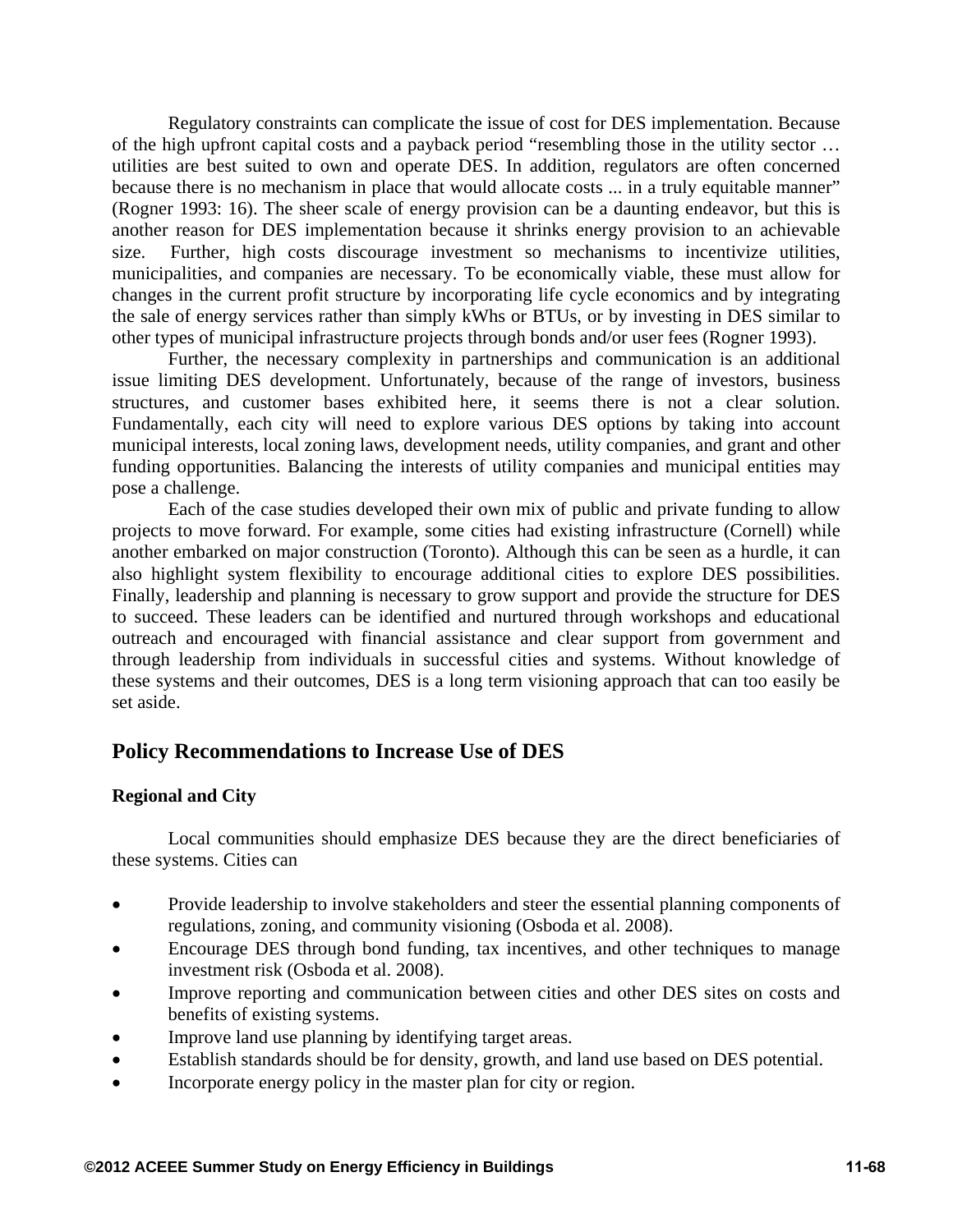## **State Energy Policy**

States can provide effective leadership to encourage DES at the local level. To achieve this, states can

- Provide basic incentives such as tax breaks, cost sharing, and financing assistance.
- Develop energy plans that incorporate DES language and communicate these broadly.
- Enact development requirements legislation DES consideration or maintaining the ability to incorporate in the future.
- Act as a research and information resource regarding DES feasibility, success sharing, and documenting DES within the State.
- Provide incentives for utility companies by easing of the permitting process as regulatory constraints can limit utility activities (Rogner 1993).
- Increase the power of Renewable Portfolio Standards (RPS) (Thornton 2005).
- Decouple utilities to encourage energy efficiency (Martinot, Wiser & Hamrin 2009).
- Reward partnerships between utilities, nonprofits, and governmental bodies.

## **Federal Policy**

National policy can encourage DES, and should view it as an option to reach National goals of reduced emissions and energy security. Federal policy can encourage DES by

- Reinvigorate Federal legislation such as Public Utilities Regulatory Policy Act of 1978 (PURPA) (Lemar 2001; Martinot, Wiser & Hamrin 2009).
- Provide educational programming to address knowledge barriers.
- Provide tax incentives and credits, grant opportunities, adjusted depreciation schedules, and long-term investment strategies.
- Increase funding in research, design, and development (RD&D).
- Continue to participate in international knowledge sharing through the International Energy Agency (Spurr 1996).
- Explore project feasibility through Department of Defense and other agencies.
- Improve communication about DES between the Department of Energy, Housing and Urban Development, and others.
- Mandate energy planning in municipal and regional governments.
- Incorporate DES into acts such as Resource Conservation and Recovery Act.
- Adopt climate legislation that will make incorporating DES more appealing.

# **Conclusions**

Because demand for energy continues to increase, DES offers North American cities an appealing option to provide energy while reducing emissions. Incorporating DES can effectively lower air pollution, encourage economic development, increase job production, and lessen fossil fuel dependency. Most importantly they show DES flexibility in a wide range of energy sources, production levels, age, and cost, both novel and traditional technologies, partnerships, and systems. The implications for climate change mitigation and adaptation are of fundamental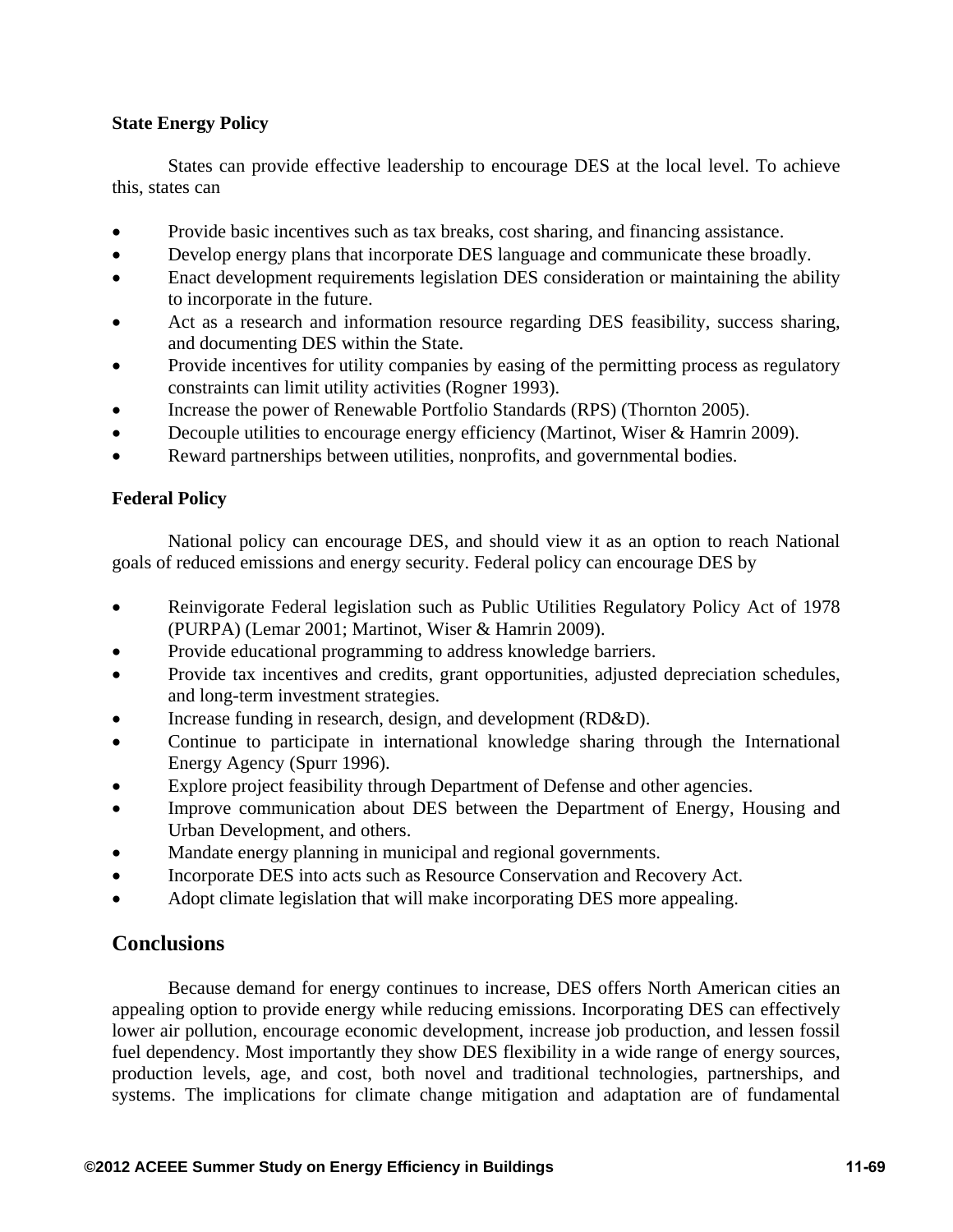importance. Future research can estimate the potential for increasing DES in North America by analyzing new development, large-scale infrastructure, and/or state and national level regulatory changes.

Despite the large upfront investment, DES saves money for building owners, incentivizes development, and lowers energy costs for building occupants. Further, in larger city-regions, the presence of DES may promote density, walkability, and decrease sprawl by keeping urban cores highly invested and desirable.

An encouraging financial framework in the form of grants, subsidies, and various costsharing options between utility companies, municipalities, and consumers can overcome implementation barriers. There are a range of policy approaches that can be implemented on the local, state, and national level to improve the awareness and enthusiasm for DES implementation. Fundamentally, dedicated local leaders relying on partnerships and communication seem to be a unifying trend in successful implementation. Local communities should emphasize DES because they are the direct beneficiaries of these systems, in both economic and environmental terms.

# **References**

- Brand, David. 2001. "CU's Energy-efficient Cooling and Heating Systems Win Major Awards." *Cornell Chronicle*. *www.new.cornell.edu*. Cornell University, June 28.
- Brown, M.A., Levine, M.D., Short, W., Koomey, J.G, 2001. Scenarios for a clean energy future. *Energy Policy* 29, 1179–1196.
- [Cayuga] Cayuga Lake Water Quality Monitoring, Related to the LSC Facility: 2011. 2011. De Frees Hydraulics Laboratory School of Civil and Environmental Engineering. http://energyandsustainability.fs.cornell.edu/file/LSCAnnualReport2011.pdf. Ithaca, New York.
- CCJ. 2010. "Transforming a Steam Plant into a Full-service Utility." *Combined Cycle Journal* Second Quarter: 7-20.
- [District] District Energy St. Paul. 2011. District Energy: Systems & Services. http://www.districtenergy.com/services/index.html. St. Paul, Minn.
- [DLSC] Drake Landing Solar Community. 2010. Home. http://www.dlsc.ca. Calgary, Canada: DLSC.
- [USEIA]*.* Energy Information Administration, Office of Integrated Analysis and Forecasting. 2009. *Emissions of Greenhouse Gases in the United States 2008*. Washington, DC: U.S. Department of Energy.
- Enwave. 2010. *Deep Lake Water Cooling: Keeping Toronto Cool*. Toronto, Canada: Enwave District Energy.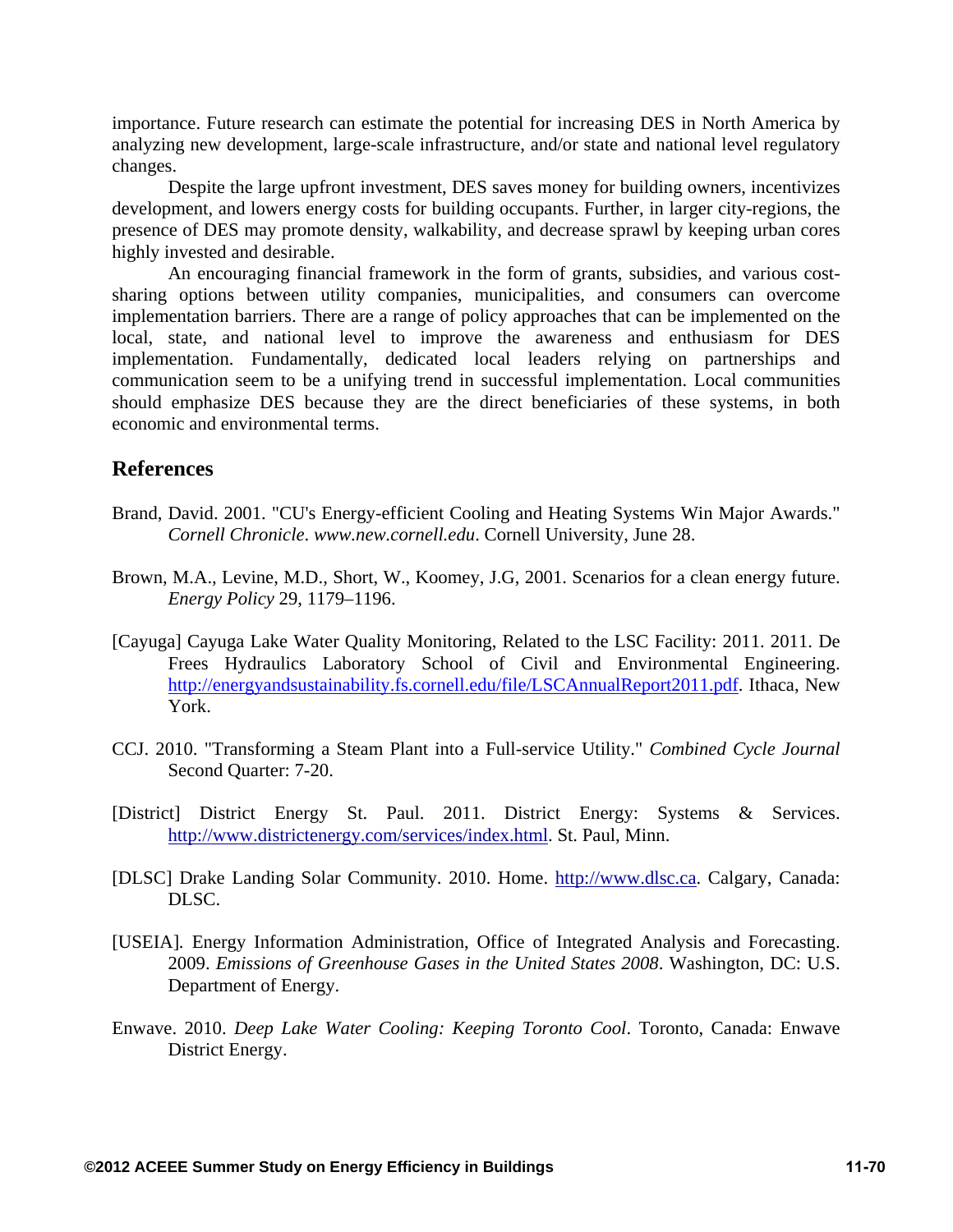- Gilmore, B., and J. Warren. 2008. *The New District Energy: Building Blocks for Sustainable Community Development: On-Line Handbook.* Toronto, Ontario: Canadian Energy Resource Institute.
- Langin, F. 2007. "Toronto Turns to Lake Water for Air Conditioning." *Christian Science Monitor*. Lexis Nexis.
- Lemar, Jr., P. 2001. "The Potential Impact of Policies to Promote Combined Heat and Power in U.S. Industry." *Energy Policy.* 29: 1243-1254.
- Martinot, R., Wiser, R., Hamrin, J. 2009. "Renewable Energy Policies and Markets in the United States." San Francisco, CA: Center for Resource Solutions (CRS).
- McAuliffe, B. 2009. "For two Problems, One Simple Solution." Star Tribune. St. Paul, Minn.
- McClenahan, D. 2010. "World Record 80% Solar Heating Fraction Set in Year 3." *Drake Landing Solar Community* (winter) http://www.dlsc.ca/reports/newsletter/DLSC\_ Newsletter\_Issue\_2,\_Winter\_2010.pdf. Canada.
- McCormick, K. 2009. "Stellar Solar Colony Yields 90% of Heating." *National Post (f/k/s The Financial Post)* Toronto, Canada. November 21.
- Osboda, T., L. Dunn, H. Van Hemert, J. Love. 2010. *The Role of District Energy in Greening Existing Neighborhoods: A Primer for Policy Makers and Local Government Officials.* Washington D.C.: Preservation Green Lab National Trust for Historic Preservation.
- Peer, T. 2011. "Cornell University Combined Heat and Power Project W/ Beyond Coal." Ithaca, N.Y.: New York State Department of Environmental Conservation Environmental Excellence Awards.
- Peer, T., and S. Beyers, and W.S. Joyce. 2008. "Paths Toward Sustainability: Achieving Climate Neutrality at Cornell University." Ithaca, N.Y.: Cornell University.
- Peer, T., and P. Curlett. 2012. *Cornell University: Framework for Decision-Making to Support the Energy Master Plan*. Ithaca, N.Y.: Cornell University.
- Rogner, H. 1993. "Clean Energy Services Without Pain: District Energy Systems," *Energy Studies Review* 5: (2) Article 5.

Robb, D. 2009. "Cogeneration at Cornell." *Turbomachinery International* May/June: 38- 39.

- SAIC. *Drake Landing Solar Community Annual Report for 2008-2009*. Canada, 2010.
- Sermonis, N. 2007. "Cayuga Lake Cooling Project Criticized." The Cornell Daily Sun. http://cornellsun.com/node/23842. Ithaca, New York. September 11.